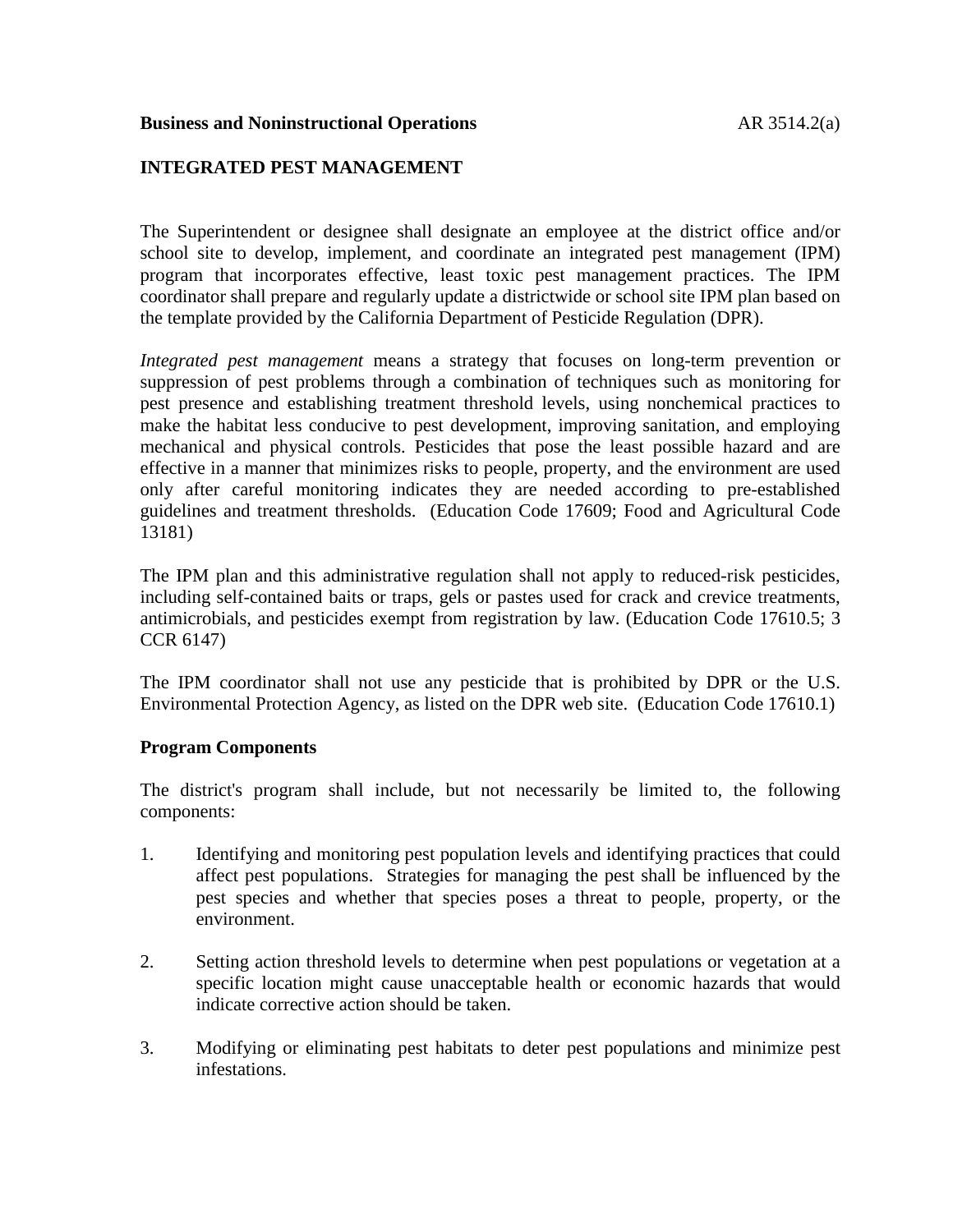- 4. Considering a full range of possible alternative cost-effective treatments. Such alternative treatments may include taking no action or controlling the pest by physical, horticultural, or biological methods. Cost or staffing considerations alone will not be adequate justification for the use of chemical control agents.
- 5. Selecting nonchemical pest management methods over chemical methods whenever such methods are effective in providing the desired control or, when it is determined that chemical methods must be used, giving preference to those chemicals that pose the least hazardous effects to people and the environment.
- 6. Limiting pesticide purchases to amounts needed for the year. Pesticides shall be stored at a secure location that is not accessible to students and unauthorized staff. They shall be stored and disposed of in accordance with state regulations and label directions registered with the EPA as well as any disposal requirements indicated on the product label.

*(cf. 3514 - Environmental Safety) (cf. 3514.1 - Hazardous Substances)*

- 7. Informing parents/guardians and employees regarding pesticide use as described in the sections "Notifications" and "Warning Signs" below.
- 8. Ensuring that persons applying pesticides follow label precautions and are sufficiently trained in the principles and practices of IPM.

*(cf. 4231 - Staff Development)*

Beginning July 1, 2016, the IPM coordinator and any employee or contractor who intends to apply a pesticide at a school site shall annually complete a DPR-approved training course on IPM and the safe use of pesticides in relation to the unique nature of school sites and children's health. (Education Code 17614; Food and Agricultural Code 13186.5)

### **Notifications**

Staff and parents/guardians of students enrolled at a school site shall be annually notified, in writing, regarding pesticide products expected to be applied at the school site in the upcoming year. The notification shall include at least the following: (Education Code 17612)

1. The name of each pesticide product expected to be applied in the upcoming year and the active ingredient(s) in it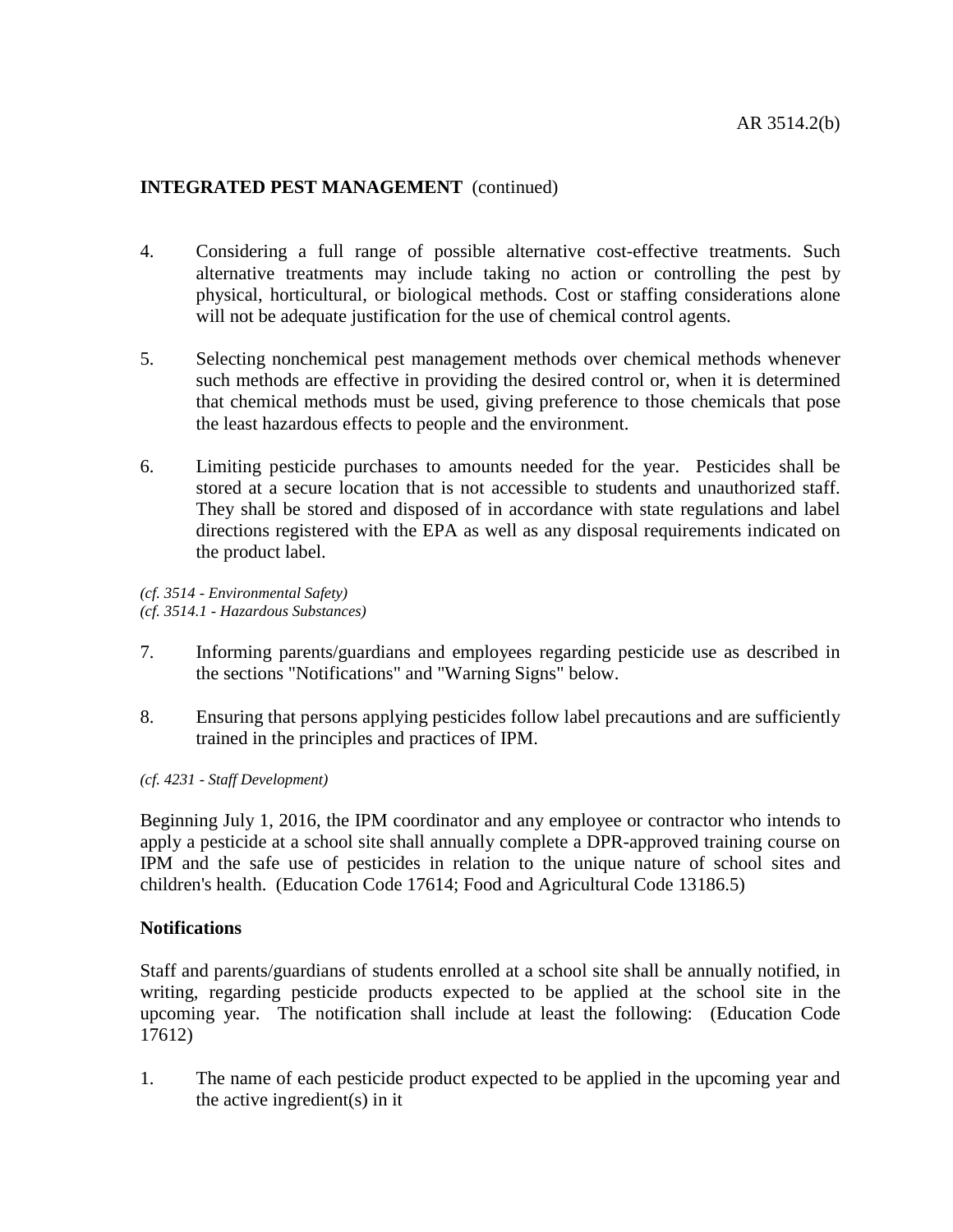- 2. The Internet address (http://www.cdpr.ca.gov/schoolipm) used to access information on pesticides and pesticide use reduction developed by the DPR pursuant to Food and Agricultural Code 13184
- 3. If the school has posted its IPM plan, the Internet address where the plan may be found
- 4. The opportunity to view a copy of the IPM plan in the school office
- 5. An opportunity for interested persons to register to receive prior notification of each application of a pesticide at the school site
- 6. Other information deemed necessary by the IPM coordinator

*(cf. 1312.4 - Williams Uniform Complaint Procedures) (cf. 3517 - Facilities Inspection)*

*(cf. 4112.9/4212.9/4312.9 - Employee Notifications) (cf. 5145.6 - Parental Notifications)*

Whenever a person registers to receive notice of individual pesticide application pursuant to item #5 above, the IPM coordinator shall notify such registered persons of individual pesticide applications at least 72 hours prior to the application. The notice shall include the product name, the active ingredient(s) in the product, and the intended date of application. (Education Code 17612)

If a pesticide product not included in the annual notification is subsequently intended for use at a school site, the IPM coordinator shall provide written notification of its intended use to staff and parents/guardians of students enrolled at the school, at least 72 hours prior to the application. (Education Code 17612)

If a school chooses to use a pesticide not exempted pursuant to Education Code 17610.5, it shall post the school or district IPM plan on the school's web site or, if the school does not have a web site, then on the district web site. If neither the school nor district has a web site, then the IPM plan shall be included with the annual notification sent to staff and parents/guardians pursuant to Education Code 17612 as described above. The plan shall include the name of the school designee or IPM coordinator, the pesticides applied at the school site by school or district employees and hired pest control applicators, and a date when the plan shall be reviewed and updated as necessary. When not required, the IPM coordinator may post or distribute the IPM plan at his/her discretion. (Education Code 17611.5)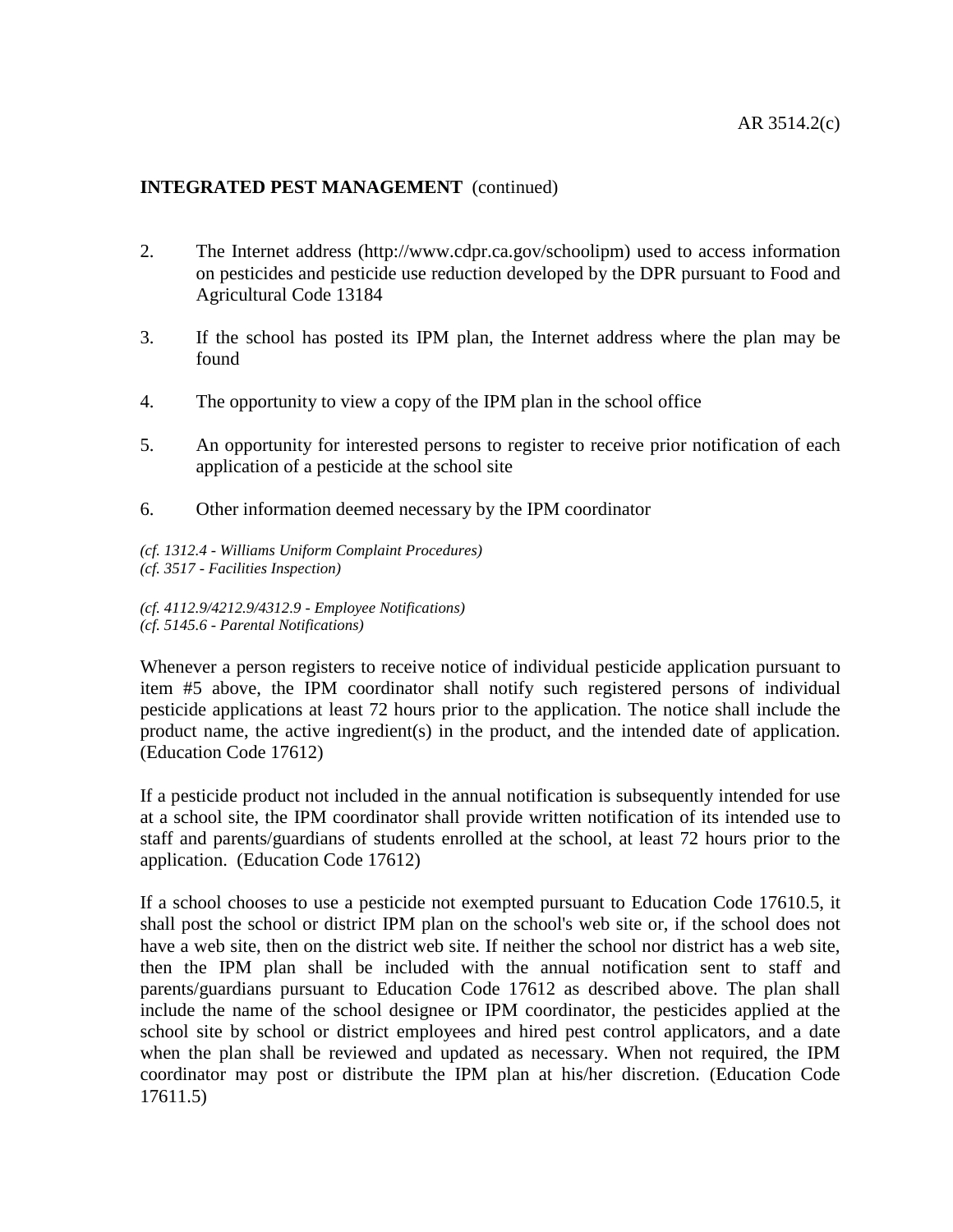Whenever the IPM coordinator deems that the immediate use of a pesticide is necessary to protect the health and safety of students, staff, or other persons at the school site, he/she shall make every effort to provide the required notifications prior to the application of the pesticide. (Education Code 17612)

## **Warning Signs**

The IPM coordinator shall post a warning sign at each area of the school site where pesticides will be applied that shall be visible to all persons entering the treated area. The sign shall be posted at least 24 hours prior to the application and shall remain posted until 72 hours after the application. The warning sign shall prominently display the following information: (Education Code 17612)

- 1. The term "Warning/Pesticide Treated Area"
- 2. The product name, manufacturer's name, and the EPA's product registration number
- 3. Intended areas and dates of application
- 4. Reason for the pesticide application

When advance posting is not possible due to an emergency condition requiring immediate use of a pesticide, the warning sign shall be posted immediately upon application and shall remain posted until 72 hours after the application. (Education Code 17609, 17612)

### **Records**

At the end of each calendar year, the IPM coordinator shall submit to the DPR, on a form provided by the DPR, a copy of the records of all pesticide use at the school site for that year, excluding any pesticides exempted by law and any pesticide use reported by the pest control operator pursuant to Food and Agricultural Code 13186. The IPM coordinator may submit more frequent reports at his/her discretion. (Education Code 17611)

Each school site shall maintain records of all pesticide use at the school for four years, and shall make the information available to the public, upon request, in accordance with the California Public Records Act. Such records may be maintained by retaining a copy of the warning sign posted for each pesticide application with a recording on that copy of the amount of the pesticide used. (Education Code 17611)

*(cf. 1340 - Access to District Records) (cf. 3580 - District Records)*

*Legal Reference: (see next page)*